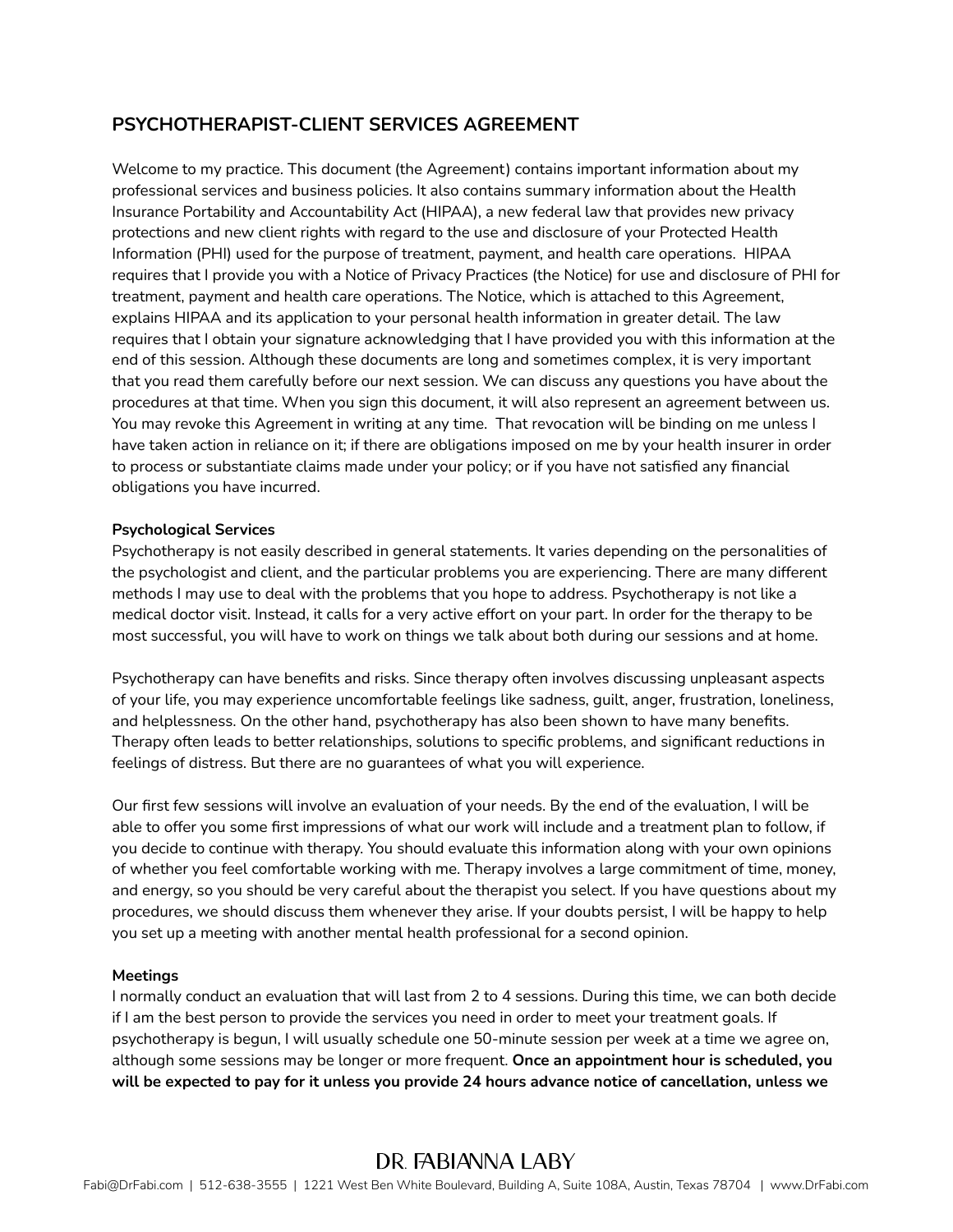**both agree that you were unable to attend due to circumstances beyond your control. It is important to note that insurance companies do not provide reimbursement for canceled sessions.**

#### **Professional Fees**

My hourly fee is \$200.00 In addition to weekly appointments, I charge this amount for other professional services you may need, though I will break down the hourly cost if I work for periods of less than one hour. Other services include report writing, telephone conversations lasting longer than 15 minutes, consulting with other professionals with your permission, preparation of records or treatment summaries, and the time spent performing any other service you may request of me. If you become involved in legal proceedings that require my participation, you will be expected to pay for all of my professional time, including preparation and transportation costs, even if I am called to testify by another party.

#### **Contacting Me**

Due to my work schedule, I am often not immediately available by telephone. While I am usually in my office between 9 AM and 5 PM, I probably will not answer the phone when I am with a client. When I am unavailable, my telephone is answered by voicemail, which I monitor frequently. I will make every effort to return your call on the same day you make it, with the exception of weekends and holidays. If you are difficult to reach, please inform me of some times when you will be available. If you are unable to reach me and feel that you can't wait for me to return your call, contact your family physician or the nearest emergency room and ask for the psychologist on call. If I will be unavailable for an extended time, I will provide you with the name of a colleague to contact, if necessary.

#### **Limits On Confidentiality**

The law protects the privacy of all communications between a client and a psychologist. In most situations, I can only release information about your treatment to others if you sign a written Authorization form that meets certain legal requirements imposed by HIPAA. There are other situations that require only that you provide written, advance consent. Your signature on this Agreement provides consent for those activities, as follows:

I may occasionally find it helpful to consult other health and mental health professionals about a case. During a consultation, I make every effort to avoid revealing the identity of my client. The other professionals are also legally bound to keep the information confidential. If you don't object, I will not tell you about these consultations unless I feel that it is important to our work together. I will note all consultations in your Clinical Record (which is called "PHI" in my Notice of Psychologist's Policies and Practices to Protect the Privacy of Your Health Information).

Disclosures required by health insurers or to collect overdue fees are discussed elsewhere in this Agreement.

If a client seriously threatens to harm himself/herself, I may be obligated to seek hospitalization for him/her, or to contact family members or others who can help provide protection. Texas law provides that a professional may disclose confidential information only to medical or law enforcement personnel if the professional determines that there is a probability of imminent physical injury by the client to the client or others, or there is a probability of immediate mental or emotional injury to the client. There are some situations where I am permitted or required to disclose information without either your consent or Authorization: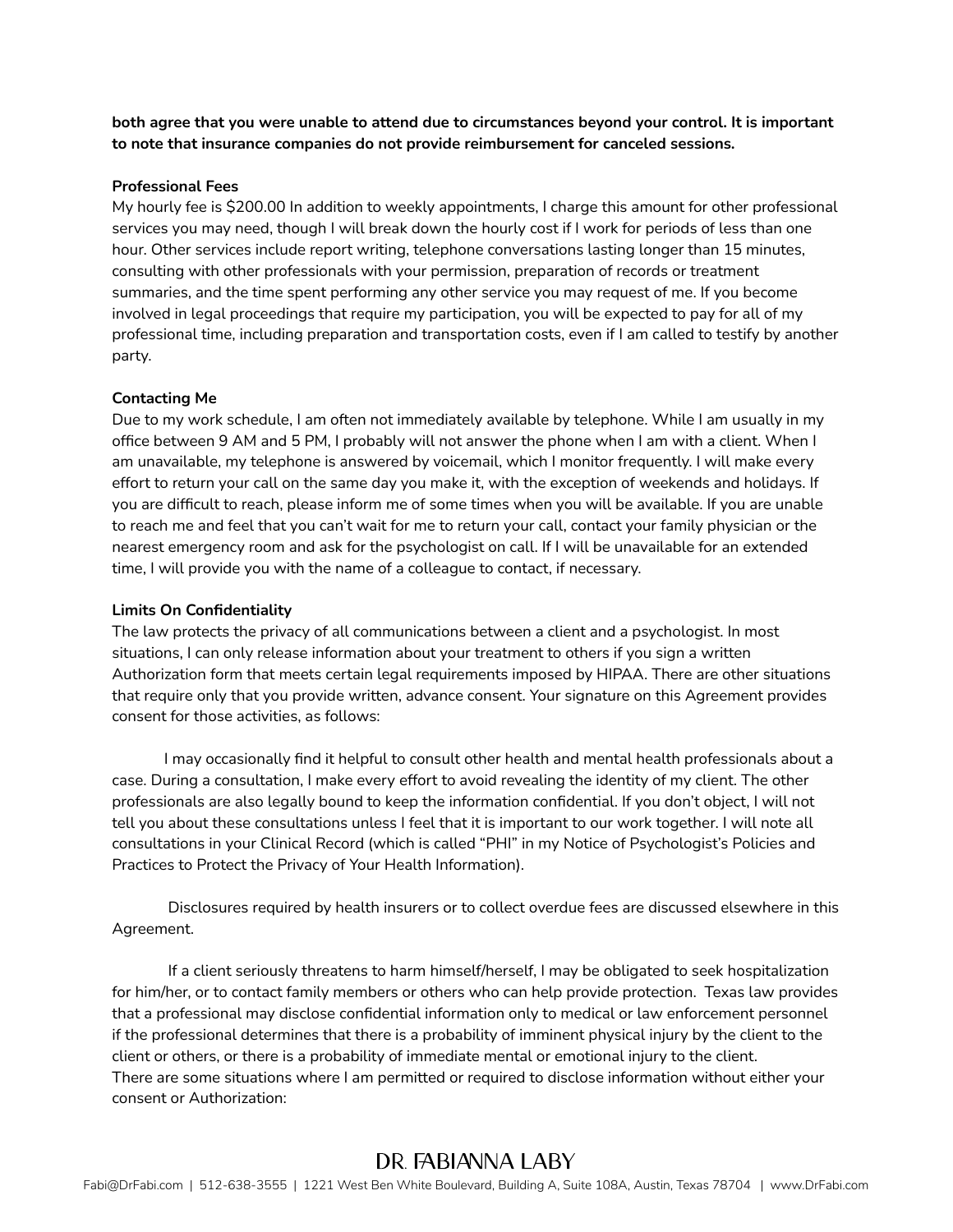If you are involved in a court proceeding and a request is made for information concerning your diagnosis and treatment, such information is protected by the psychologist-client privilege law. I cannot provide any information without your (or your legal representative's) written authorization, or a court order. If you are involved in or contemplating litigation, you should consult with your attorney to determine whether a court would be likely to order me to disclose information.

If a government agency is requesting the information for health oversight activities, I may be required to provide it for them.

If a client files a complaint or lawsuit against me, I may disclose relevant information regarding that client in order to defend myself.

If a client files a worker's compensation claim, I must, upon appropriate request, provide records relating to treatment or hospitalization for which compensation is being sought.

There are some situations in which I am legally obligated to take actions, which I believe are necessary to attempt to protect others from harm and I may have to reveal some information about a client's treatment. These situations are unusual in my practice.

If I have cause to believe that a child under 18 has been or may be abused or neglected (including physical injury, substantial threat of harm, mental or emotional injury, or any kind of sexual contact or conduct), or that a child is a victim of a sexual offense, or that an elderly or disabled person is in a state of abuse, neglect or exploitation, the law requires that I make a report to the appropriate governmental agency, usually the Department of Protective and Regulatory Services. Once such a report is filed, I may be required to provide additional information.

If I determine that there is a probability that the client will inflict imminent physical injury on another, or that the client will inflict imminent physical, mental or emotional harm upon him/herself, or others, I may be required to take protective action by disclosing information to medical or law enforcement personnel or by securing hospitalization of the client.

If such a situation arises, I will make every effort to fully discuss it with you before taking any action and I will limit my disclosure to what is necessary.

While this written summary of exceptions to confidentiality should prove helpful in informing you about potential problems, it is important that we discuss any questions or concerns that you may have now or in the future. The laws governing confidentiality can be quite complex, and I am not an attorney. In situations where specific advice is required, formal legal advice may be needed.

#### **Professional Records**

The laws and standards of my profession require that I keep Protected Health Information about you in your Clinical Record. Except in unusual circumstances that involve danger to yourself and/or others, you may examine and/or receive a copy of your Clinical Record if you request it in writing. You should be aware that pursuant to Texas law, psychological test data are not part of a client's record. Because these are professional records, they can be misinterpreted and/or upsetting to untrained readers. For this reason, I recommend that you initially review them in my presence, or have them forwarded to another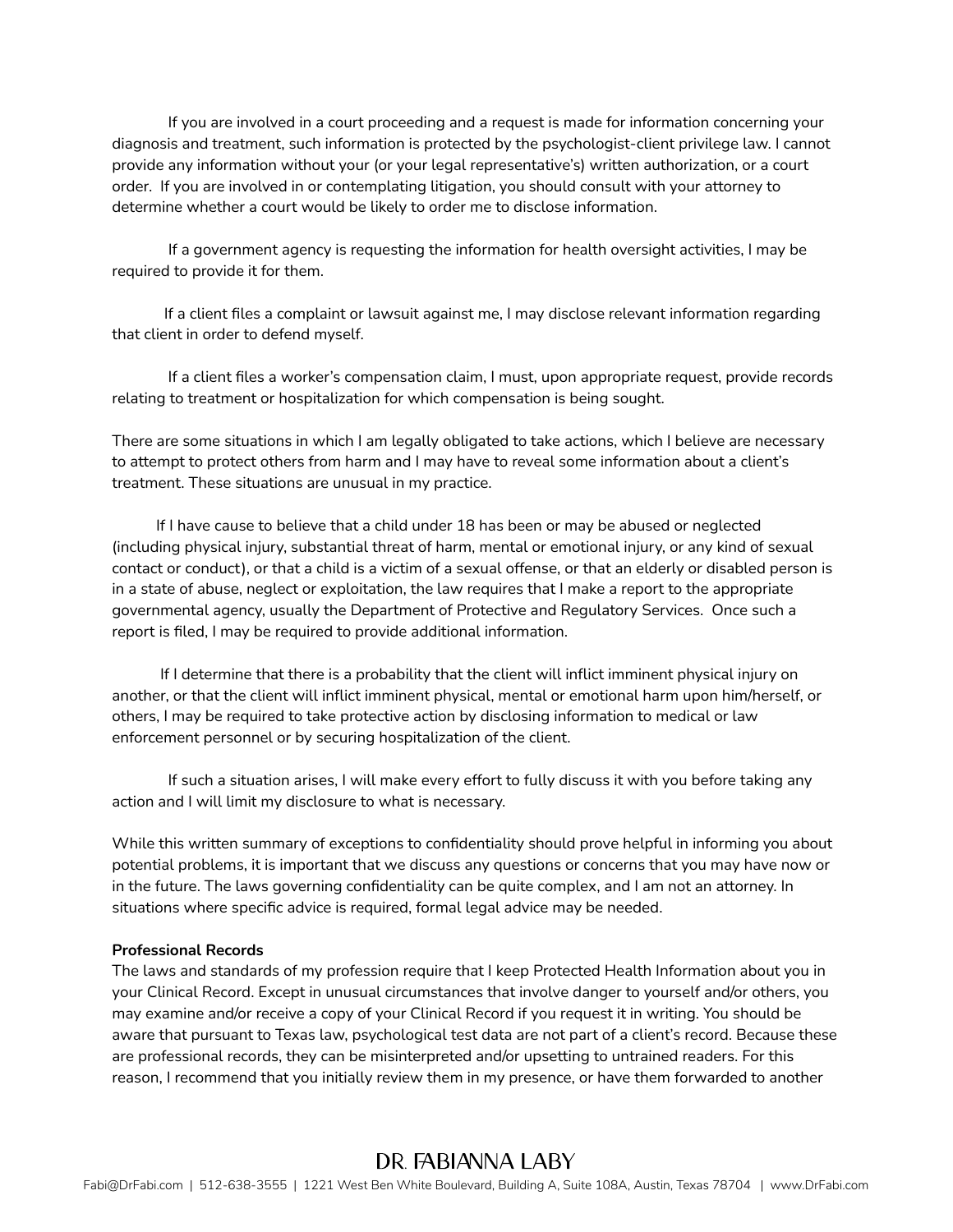mental health professional so you can discuss the contents. If I refuse your request for access to your records, you have a right of review, which I will discuss with you upon your request.

#### **Client Rights**

HIPAA provides you with several new or expanded rights with regard to your Clinical Record and disclosures of protected health information. These rights include requesting that I amend your record; requesting restrictions on what information from your Clinical Record is disclosed to others; requesting an accounting of most disclosures of protected health information that you have neither consented to nor authorized; determining the location to which protected information disclosures are sent; having any complaints you make about my policies and procedures recorded in your records; and the right to a paper copy of this Agreement, the attached Notice form, and my privacy policies and procedures.

#### **Billing And Payments**

You will be expected to pay for each session at the time it is held, unless we agree otherwise. Payment schedules for other professional services will be agreed to when they are requested. In circumstances of unusual financial hardship, I may be willing to negotiate a payment installment plan.

YOUR SIGNATURE BELOW INDICATES THAT YOU HAVE READ THIS AGREEMENT AND AGREE TO ITS TERMS AND ALSO SERVES AS AN ACKNOWLEDGEMENT THAT YOU HAVE RECEIVED THE HIPAA NOTICE FORM DESCRIBED ABOVE.

Signature of Client (or person acting for client):

Date:

Printed Name: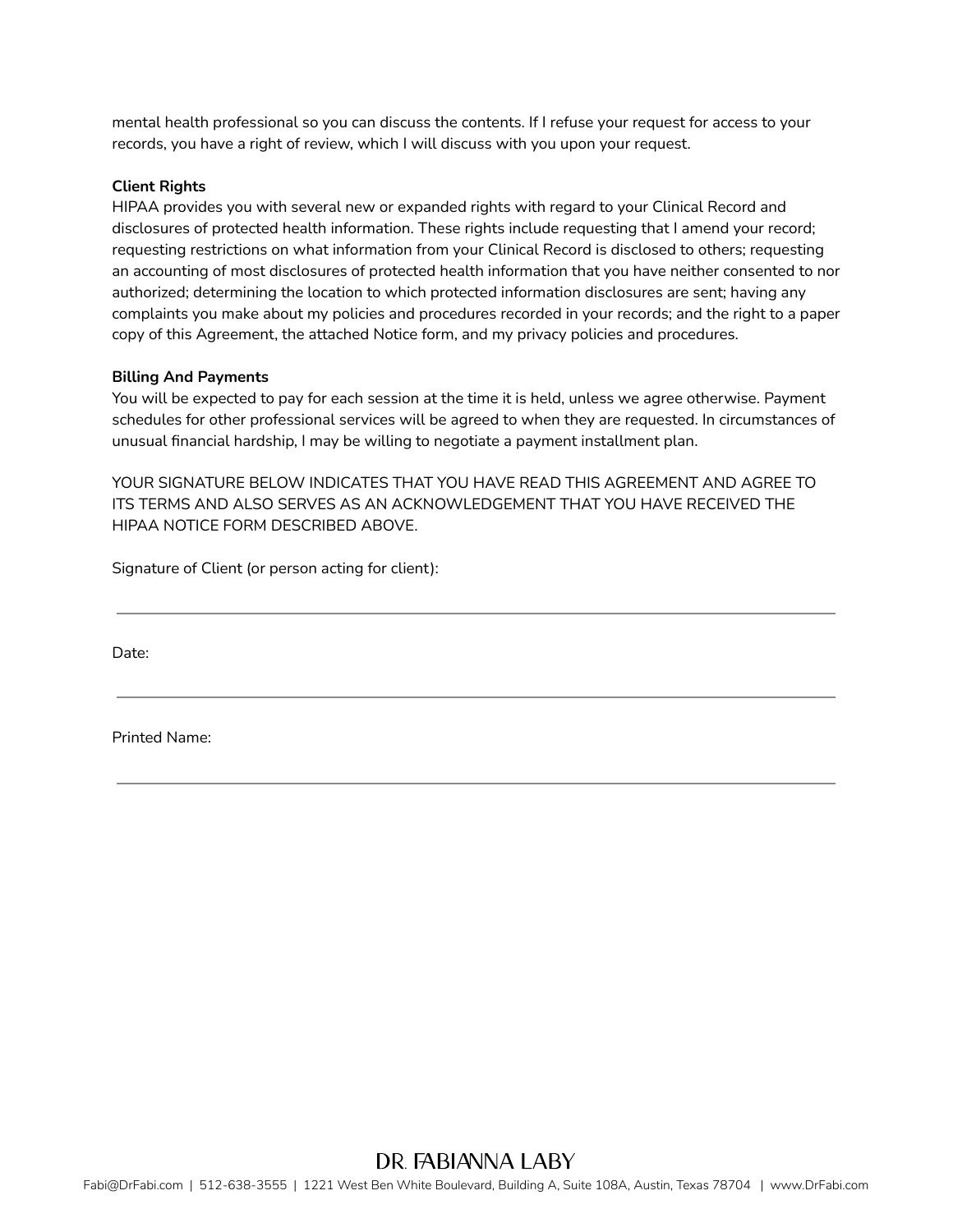# **PSYCHOTHERAPY TELETHERAPY SERVICES AGREEMENT AND INFORMED CONSENT**

- 1. Teletherapy, by definition, is the delivery of therapeutic services by which the therapist and client are not within the same physical location. This includes, but is not limited to, Webcam sessions, Telephone conversations, E-Mails, Text Messages, or any communication involving the Internet as a medium.
- 2. Unless I, the therapist, and you, the client, explicitly agree, our teletherapy exchange is confidential. Any information you disclose to me is held in the strictest confidence. However, if based on the information you disclose, I suspect abuse of children, the elderly, or people with disabilities, it is my duty to report this to the authorities, including Police, CPS, and APS.
- 3. I am legally and ethically able to provide teletherapy within the state of Texas when I deem it clinically appropriate and when you agree to it as an option. This teletherapy is governed by Texas laws and the regulations of my licensing board. It is the responsibility of you, the client, to inform me in advance if you will not be in Texas for your session. When you are physically in another state or country, I am required to also comply with the laws and professional licensure requirements of that state or country, which means, I cannot guarantee you teletherapy when you are out of Texas. To avoid a late-cancellation or a no-show fee, please let me know at least 48 hours in advance if you will be out of Texas for your session. To try to arrange teletherapy for future sessions when you will be out of Texas, please talk to me at least two weeks in advance during one of our sessions, and we can, on a case-by-case basis, see if teletherapy will be possible in your location. Ultimately, I will defer to the laws and regulations of my professional board in both Texas and your travel location as well as my clinical judgment to determine if teletherapy is viable, ethical, and appropriate.
- 4. It is your right to discontinue therapy services and/or teletherapy services at any time. It is also within the rights of the therapist to discontinue therapy or teletherapy if the therapist feels it is in your best interests.
- 5. Teletherapy should not be confused with face-to-face therapy, as it has the following restrictions: it is possible for a 3rd party within your environment, or the therapist's environment, to overhear the conversations being conducted. In addition, a 3rd party could hack ("man in the middle attack") and overhear or see the session as it is being conducted. Any documents or text messages could be obtained by a 3rd party. Viruses, Trojans, Worms, and other programs could reside on clients of therapist's computers which could send private information to a 3rd party. Due to these risks, it is important to maintain appropriate security measures. Firewalls, up-to-date virus scanners, and patched computer systems will help reduce the likelihood of a data breach; however, no method is 100% secure. By signing this form, you, the client, acknowledge these risks.
- 6. It is your responsibility to provide your own equipment in order to conduct the teletherapy session. This includes a computer, tablet, or smartphone, a webcam or camera built into their device, and Internet access to conduct the session. It is my responsibility to provide similar equipment in my environment.
- 7. It is your responsibility to make sure the environment chosen to conduct the teletherapy session is as private as possible. In this environment, it is your responsibility to keep distractions to a minimum. In addition, it is your responsibility to protect confidential information within their own environment (prevent anyone from listening in to the session from someone else in the home). It is my responsibility to do the same in my environment.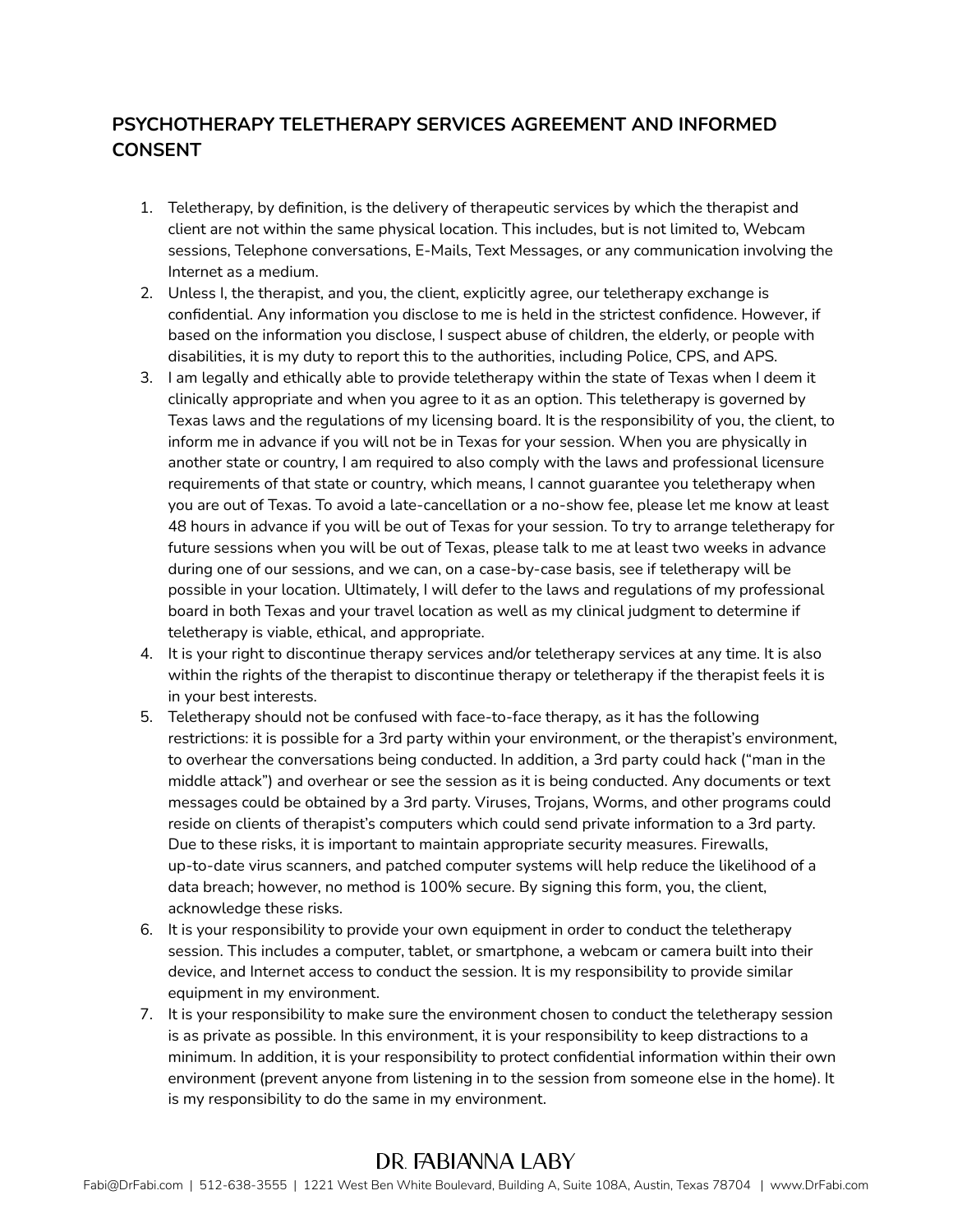- 8. Video-Teletherapy sessions are typically conducted via Google Hangouts, a HIPAA-Compliant Video Conferencing software. Google Hangouts provides encryption and protects patient data via HIPAA, which is why it is chosen over Skype or other alternatives. If needed, I will provide instructions on how to use this technology. Teletherapy does not provide emergency services. If you are experiencing an emergency situation, call 911 or proceed to the nearest hospital emergency room for help, or contact your psychiatrist. If you are having suicidal thoughts, contact the National Suicide Prevention Lifeline at: 1-800-273-8255.
- 9. You have the right to request face to face counseling instead of teletherapy, as long as you can physically travel to the therapist's office and agree to meet the schedule of the therapist and as long as meeting face to face is safe for both client and therapist (e.g. it might not be safe during the Covid 19/global pandemic). Client can discontinue teletherapy services at any time.
- 10. Clients have a right to access their medical information and copies of medical records in accordance with HIPAA privacy rules, and the rules of the therapist's licensing board.
- 11. By signing this form, I am agreeing to pay Fabianna L Laby, PsyD the full cost of my session.
- 12. You, as the client, have a right to file a board complaint. You also have a right to verify my license online. I am licensed as a psychologist in the state of Texas and my license number is 31242.

For Psychologists: To Make a Board Complaint: Call 1-800-821-3205 or visit https://www.tsbep.texas.gov/how-to-file-a-complaint-enforcement

To Verify a License: Call 512-305-7700 or visit https://vo.licensing.hpc.texas.gov/datamart/selSearchType.do

By signing this form, you agree to have read, understand, and agree to the information presented above:

Signature of Client (or person acting for client):

Date:

Printed Name:

# DR. FABIANNA LABY

Fabi@DrFabi.com | 512-638-3555 | 1221 West Ben White Boulevard, Building A, Suite 108A, Austin, Texas 78704 | www.DrFabi.com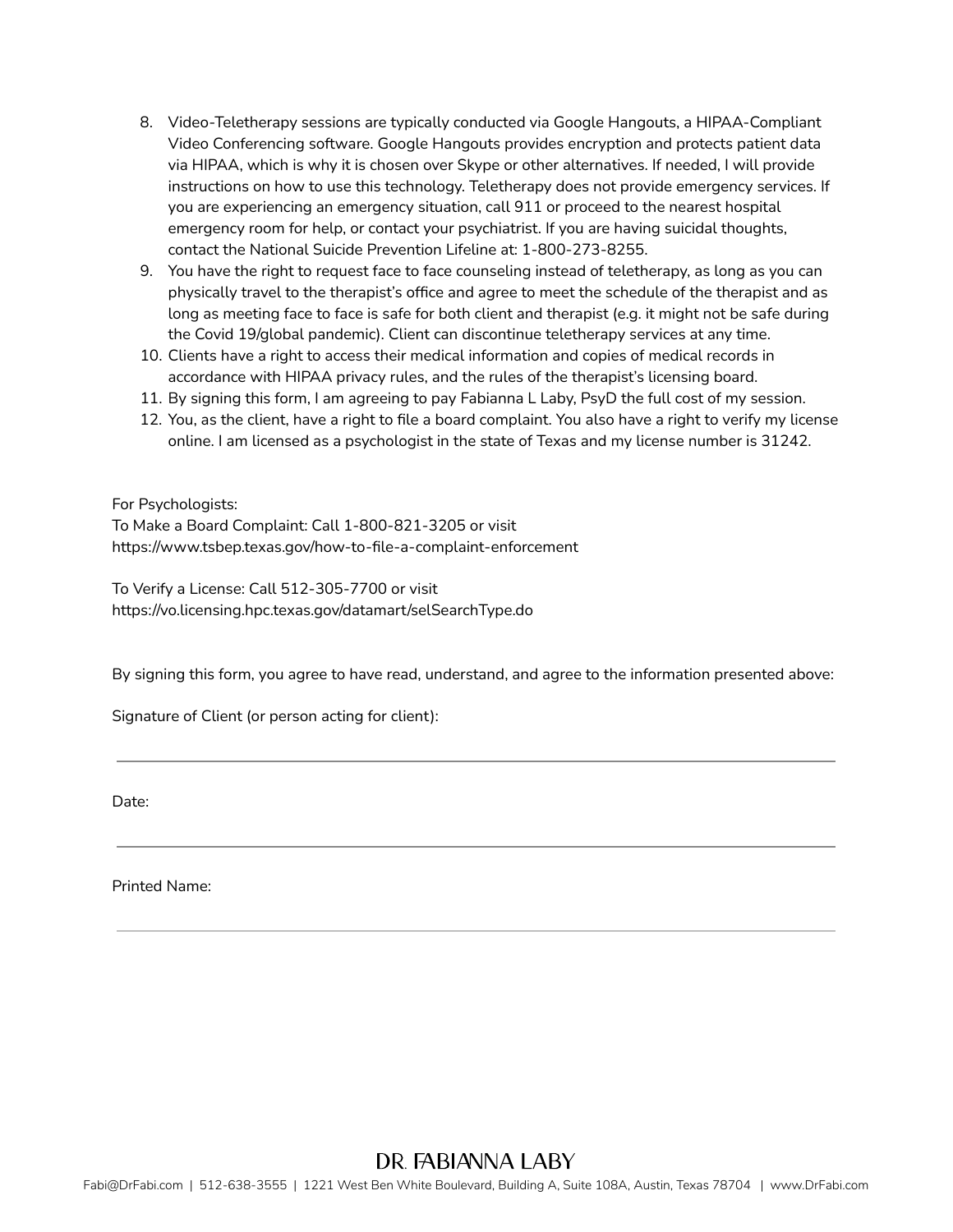## **CLIENT INTAKE FORM**

Note: If you have been a patient here before, please fill in only the information that has changed.

|  | Today's date: ________________ |
|--|--------------------------------|
|--|--------------------------------|

### **A. Identification**

| Your name: _________________________ Date of birth: ________________ Age: _________________         |  |  |
|-----------------------------------------------------------------------------------------------------|--|--|
|                                                                                                     |  |  |
|                                                                                                     |  |  |
| City: _________________________________State: _______________Zipcode: _____________________________ |  |  |
| Home/evening phone: __________________________________                                              |  |  |
|                                                                                                     |  |  |
|                                                                                                     |  |  |
|                                                                                                     |  |  |

### **B. Referral**

| Who gave you my name to call?                                     |      |     |
|-------------------------------------------------------------------|------|-----|
|                                                                   |      |     |
|                                                                   |      |     |
| May I have your permission to thank this person for the referral? | Yes. | No. |
| How did this person explain how I might be of help to you?        |      |     |
|                                                                   |      |     |

 $\Box$  , and the contribution of the contribution of the contribution of the contribution of the contribution of  $\Box$  , and the contribution of the contribution of the contribution of the contribution of the contribution of  $\Box$  , and the contribution of the contribution of the contribution of the contribution of the contribution of

 $\Box$  , and the contribution of the contribution of the contribution of the contribution of the contribution of  $\Box$  , and the contribution of the contribution of the contribution of the contribution of the contribution of  $\Box$  , and the contribution of the contribution of the contribution of the contribution of the contribution of  $\Box$  , and the contribution of the contribution of the contribution of the contribution of the contribution of

## **C. Chief Concern**

Please describe the main difficulty that has brought you to see me:

### **D. Treatment**

1. Have you ever received psychological or psychiatric or counseling services before?

Yes No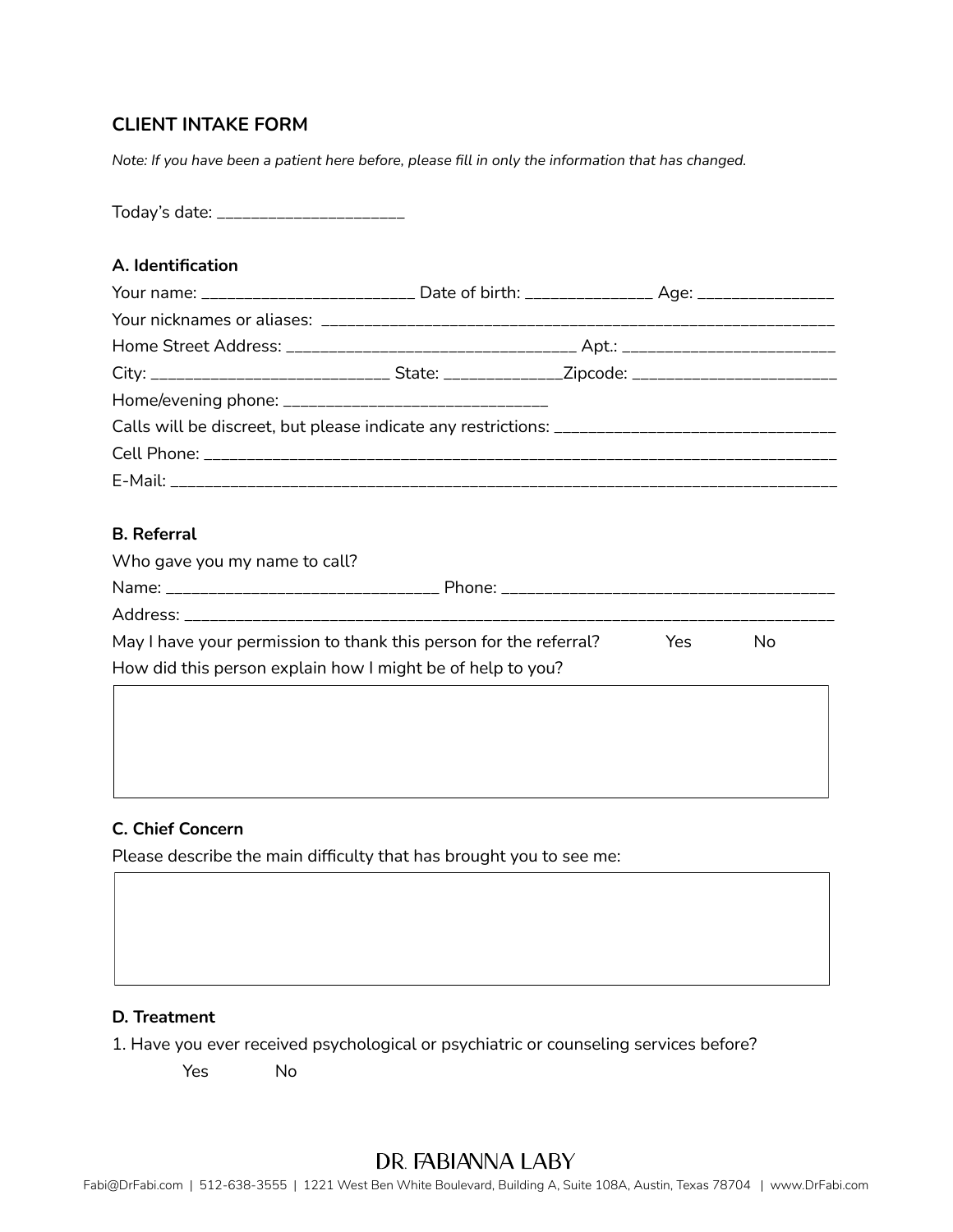| If yes, please indicate:        |                                                  |                                                                                           |                   |
|---------------------------------|--------------------------------------------------|-------------------------------------------------------------------------------------------|-------------------|
|                                 |                                                  |                                                                                           |                   |
|                                 |                                                  |                                                                                           |                   |
|                                 |                                                  |                                                                                           |                   |
|                                 |                                                  |                                                                                           |                   |
|                                 |                                                  | 2. Have you ever taken medications for psychiatric or emotional problems?                 | No<br>Yes         |
| If yes, please indicate:        |                                                  |                                                                                           |                   |
|                                 |                                                  |                                                                                           |                   |
|                                 |                                                  |                                                                                           |                   |
|                                 |                                                  |                                                                                           |                   |
|                                 |                                                  |                                                                                           |                   |
|                                 |                                                  |                                                                                           |                   |
| <b>E. Your Medical Care</b>     |                                                  |                                                                                           |                   |
|                                 | From whom or where do you get your medical care? |                                                                                           |                   |
|                                 |                                                  |                                                                                           |                   |
|                                 |                                                  |                                                                                           |                   |
|                                 |                                                  |                                                                                           |                   |
|                                 |                                                  |                                                                                           |                   |
|                                 |                                                  | If you enter treatment with me for psychological problems, may I tell your medical doctor |                   |
|                                 |                                                  | so that he or she can be fully informed and we can coordinate your treatment?             | No<br>Yes         |
| F. Your current employer        |                                                  |                                                                                           |                   |
|                                 |                                                  |                                                                                           |                   |
|                                 |                                                  |                                                                                           |                   |
|                                 |                                                  |                                                                                           |                   |
|                                 |                                                  | Calls will be discreet, but please indicate any restrictions: __________________________  |                   |
| G. Marital/relationship history |                                                  |                                                                                           |                   |
| Spouse's Name                   | Your age at marriage                             | Spouse's age at marriage                                                                  | Divorced/widowed? |
|                                 |                                                  |                                                                                           |                   |
|                                 |                                                  |                                                                                           |                   |
|                                 |                                                  |                                                                                           |                   |
|                                 |                                                  |                                                                                           |                   |
|                                 |                                                  |                                                                                           |                   |

# DR. FABIANNA LABY

Fabi@DrFabi.com | 512-638-3555 | 1221 West Ben White Boulevard, Building A, Suite 108A, Austin, Texas 78704 | www.DrFabi.com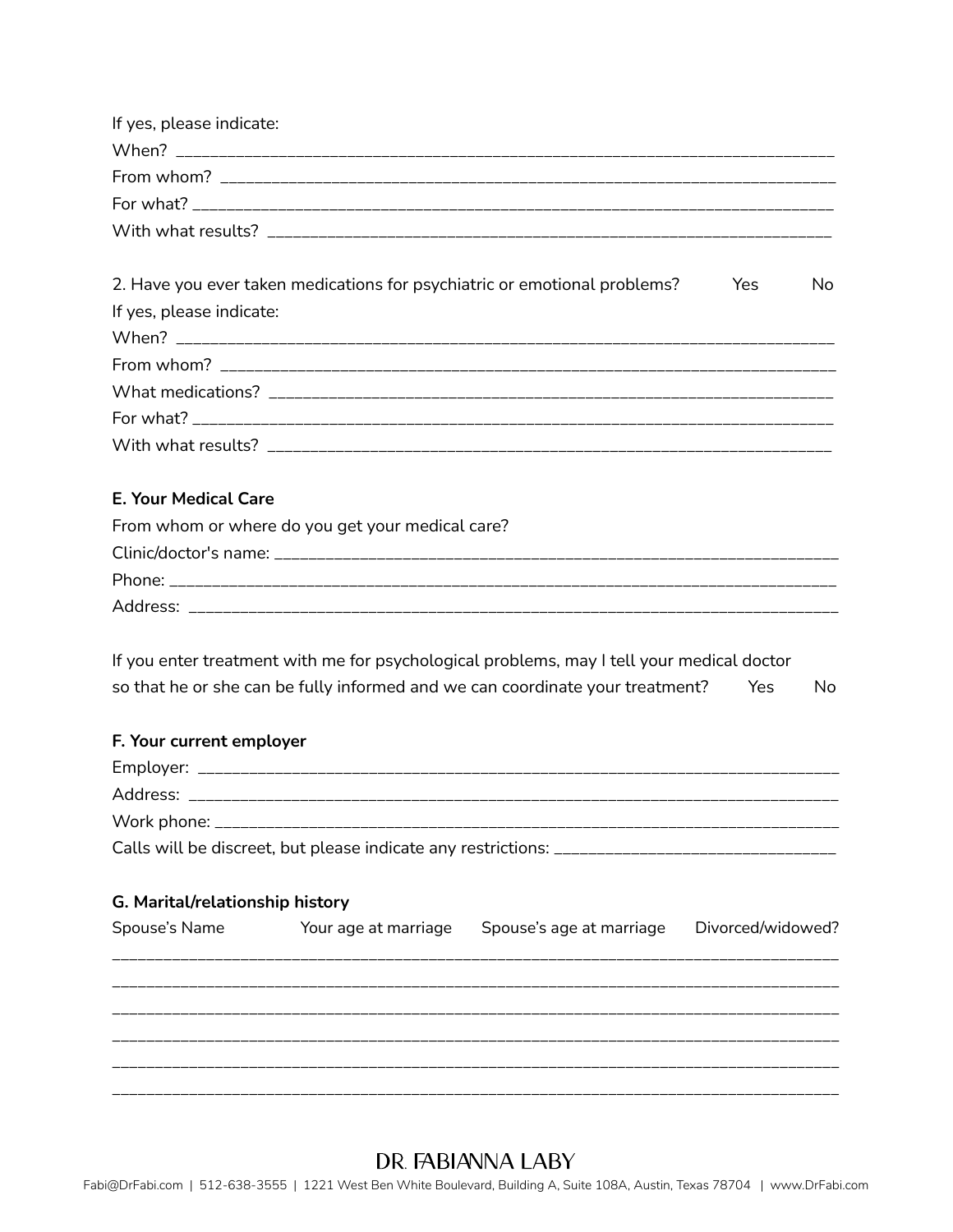### H. Children

Note: Indicate which are from a previous marriage or relationship with the letter P in the last column

|  |  | Name Current Age Sex School Grade Adjustment Problems P |  |
|--|--|---------------------------------------------------------|--|
|  |  |                                                         |  |
|  |  |                                                         |  |
|  |  |                                                         |  |
|  |  |                                                         |  |

### I. Other

Is there anything else that is important for me as your therapist to know about, and that you have not written about on any of these forms? If yes, please tell me about it here or on another sheet of paper: